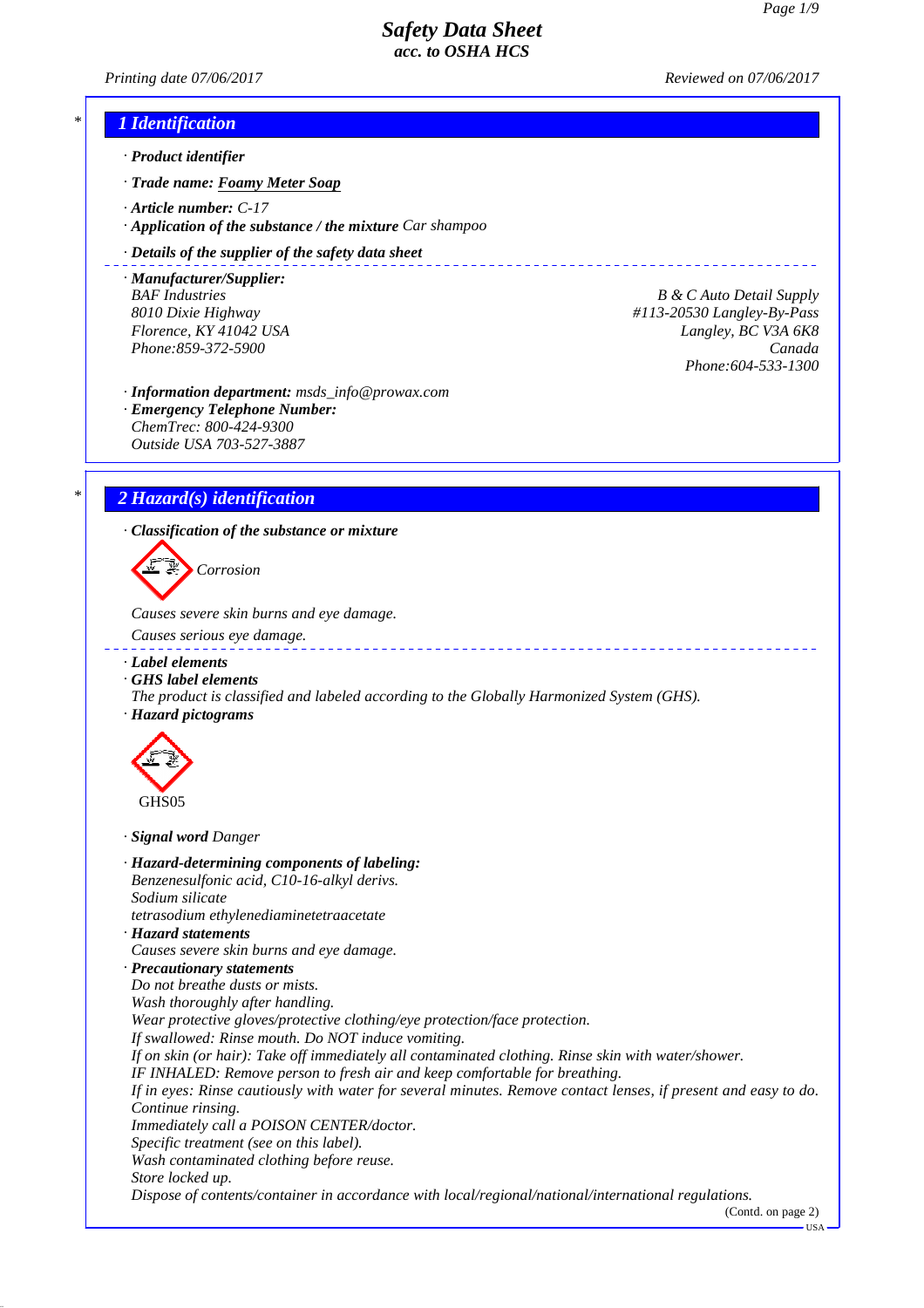*Printing date 07/06/2017 Reviewed on 07/06/2017*

(Contd. of page 1)

*Trade name: Foamy Meter Soap*

- *· Other hazards*
- *· Results of PBT and vPvB assessment*
- *· PBT: Not applicable.*
- *· vPvB: Not applicable.*

### *\* 3 Composition/information on ingredients*

*· Chemical characterization: Mixtures*

*· Description: Mixture of the substances listed below with nonhazardous additions.*

| · Dangerous components: |                                                       |               |  |
|-------------------------|-------------------------------------------------------|---------------|--|
|                         | 68584-22-5 Benzenesulfonic acid, C10-16-alkyl derivs. | $12.5 - 10\%$ |  |
|                         | $6834-92-0$ Sodium silicate                           | $12.5 - 10\%$ |  |
|                         | $64-02-8$ tetrasodium ethylenediaminetetraacetate     | $12.5 - 10\%$ |  |

#### *\* 4 First-aid measures*

*· Description of first aid measures*

- *· General information: Immediately remove any clothing soiled by the product.*
- *· After inhalation: In case of unconsciousness place patient stably in side position for transportation.*
- *· After skin contact: Immediately wash with water and soap and rinse thoroughly.*
- *· After eye contact: Rinse opened eye for several minutes under running water. Then consult a doctor.*
- *· After swallowing: Drink copious amounts of water and provide fresh air. Immediately call a doctor.*
- *· Information for doctor:*
- *· Most important symptoms and effects, both acute and delayed No further relevant information available.*
- *· Indication of any immediate medical attention and special treatment needed*
- *No further relevant information available.*

### *\* 5 Fire-fighting measures*

- *· Extinguishing media*
- *· Suitable extinguishing agents: Use fire fighting measures that suit the environment.*
- *· Special hazards arising from the substance or mixture No further relevant information available.*
- *· Advice for firefighters*
- *· Protective equipment: No special measures required.*

#### *\* 6 Accidental release measures*

- *· Personal precautions, protective equipment and emergency procedures Wear protective equipment. Keep unprotected persons away.*
- *· Environmental precautions:*
- *Dilute with plenty of water.*

*Do not allow to enter sewers/ surface or ground water.*

*· Methods and material for containment and cleaning up: Absorb with liquid-binding material (sand, diatomite, acid binders, universal binders, sawdust). Use neutralizing agent. Dispose contaminated material as waste according to item 13. Ensure adequate ventilation. · Reference to other sections See Section 7 for information on safe handling.*

*See Section 8 for information on personal protection equipment. See Section 13 for disposal information.*

(Contd. on page 3)

USA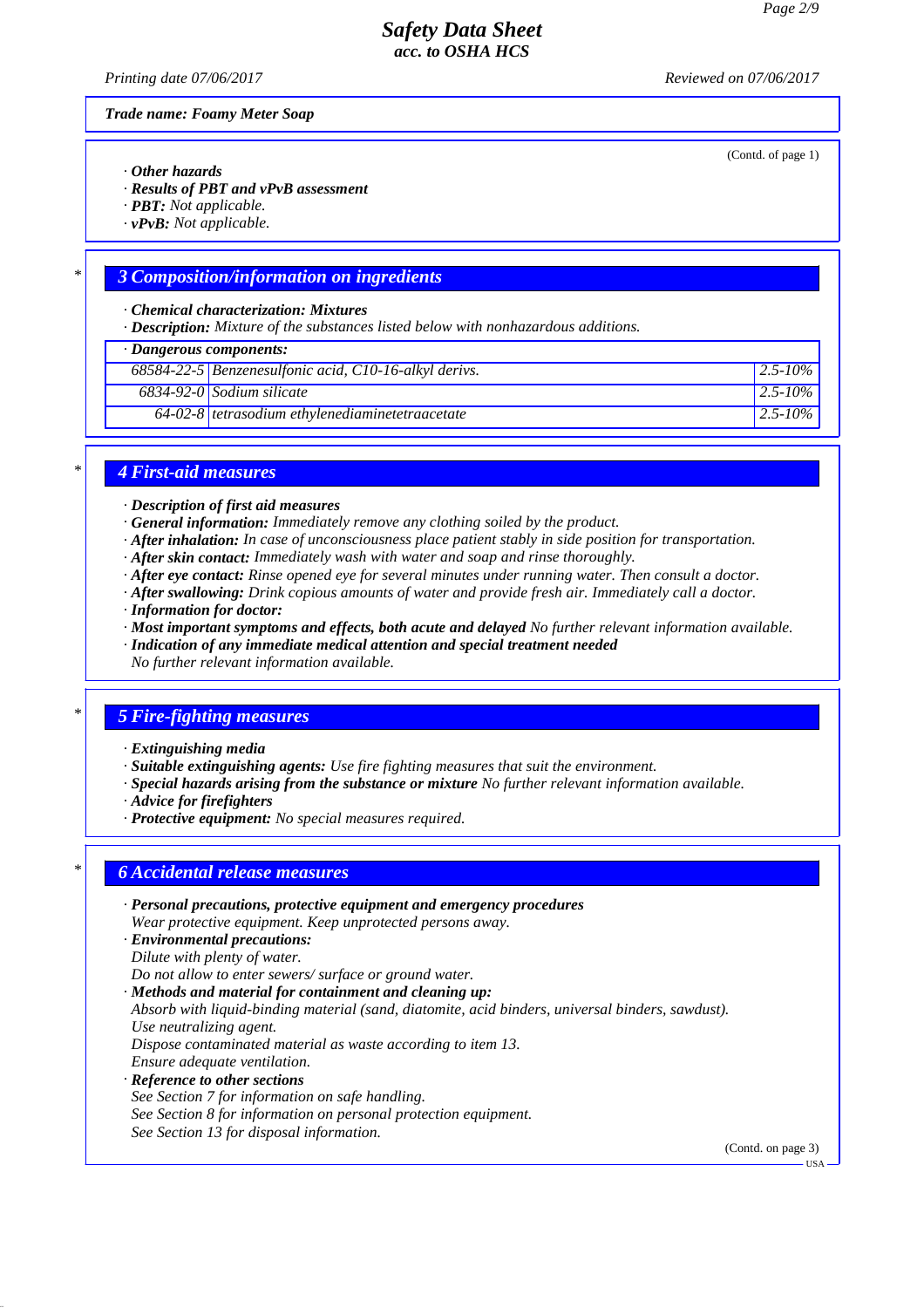*Printing date 07/06/2017 Reviewed on 07/06/2017*

*Trade name: Foamy Meter Soap*

| (Contd. of page 2)<br>· Protective Action Criteria for Chemicals |                                                   |                             |  |
|------------------------------------------------------------------|---------------------------------------------------|-----------------------------|--|
| $\cdot$ PAC-1:                                                   |                                                   |                             |  |
|                                                                  | $6834-92-0$ Sodium silicate                       | $3.8$ mg/m $3$              |  |
|                                                                  | $64-02-8$ tetrasodium ethylenediaminetetraacetate | $\sqrt{75}$ mg/m $\sqrt{3}$ |  |
| $64-17-5$ ethanol                                                |                                                   | $\overline{I}$ ,800 ppm     |  |
| $\cdot$ PAC-2:                                                   |                                                   |                             |  |
|                                                                  | $6834-92-0$ Sodium silicate                       | $42$ mg/m3                  |  |
|                                                                  | 64-02-8 tetrasodium ethylenediaminetetraacetate   | $\sqrt{830}$ mg/m3          |  |
| $64-17-5$ ethanol                                                |                                                   | $3300*$ ppm                 |  |
| $\cdot$ PAC-3:                                                   |                                                   |                             |  |
|                                                                  | $6834-92-0$ Sodium silicate                       | $250$ mg/m $3$              |  |
|                                                                  | $64-02-8$ tetrasodium ethylenediaminetetraacetate | $5,000$ mg/m $3$            |  |
| $64-17-5$ ethanol                                                |                                                   | $\overline{15000}$ * ppm    |  |

# *\* 7 Handling and storage*

*· Handling:*

- *· Precautions for safe handling No special precautions are necessary if used correctly.*
- *· Information about protection against explosions and fires: No special measures required.*
- *· Conditions for safe storage, including any incompatibilities*

*· Storage:*

- *· Requirements to be met by storerooms and receptacles: No special requirements.*
- *· Information about storage in one common storage facility: Not required.*
- *· Further information about storage conditions: Keep receptacle tightly sealed.*
- *· Specific end use(s) No further relevant information available.*

## *\* 8 Exposure controls/personal protection*

- *· Additional information about design of technical systems: No further data; see item 7.*
- *· Control parameters*
- *· Components with limit values that require monitoring at the workplace:*

*The product does not contain any relevant quantities of materials with critical values that have to be monitored at the workplace.*

*· Additional information: The lists that were valid during the creation were used as basis.*

- *· Exposure controls*
- *· Personal protective equipment:*
- *· General protective and hygienic measures: Keep away from foodstuffs, beverages and feed. Immediately remove all soiled and contaminated clothing. Wash hands before breaks and at the end of work. Avoid contact with the eyes. Avoid contact with the eyes and skin.*
- *· Breathing equipment: Not required.*
- *· Protection of hands:*



*Protective gloves*

*The glove material has to be impermeable and resistant to the product/ the substance/ the preparation. Due to missing tests no recommendation to the glove material can be given for the product/ the preparation/ the chemical mixture.*

(Contd. on page 4)

USA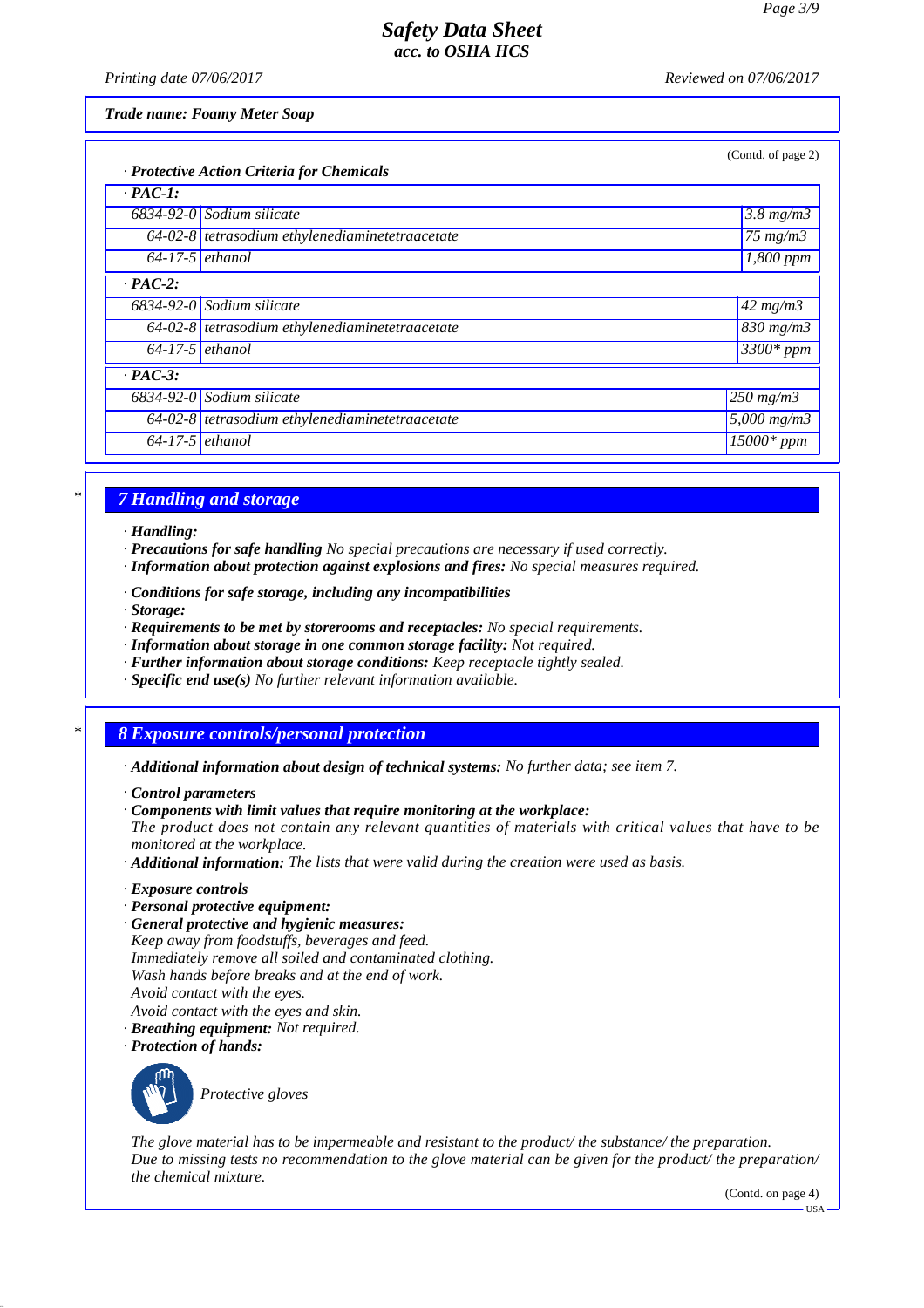#### *Printing date 07/06/2017 Reviewed on 07/06/2017*

#### *Trade name: Foamy Meter Soap*

(Contd. of page 3) *Selection of the glove material on consideration of the penetration times, rates of diffusion and the degradation*

*· Material of gloves*

*The selection of the suitable gloves does not only depend on the material, but also on further marks of quality and varies from manufacturer to manufacturer. As the product is a preparation of several substances, the resistance of the glove material can not be calculated in advance and has therefore to be checked prior to the application.*

#### *· Penetration time of glove material*

*The exact break through time has to be found out by the manufacturer of the protective gloves and has to be observed.*

*· Eye protection:*



*Tightly sealed goggles*

# *\* 9 Physical and chemical properties*

| · Information on basic physical and chemical properties    |                                               |
|------------------------------------------------------------|-----------------------------------------------|
| <b>General Information</b>                                 |                                               |
| $\cdot$ Appearance:                                        |                                               |
| Form:<br>Color:                                            | Liquid<br>Pink                                |
| $\cdot$ Odor:                                              | Sweetish                                      |
| · Odor threshold:                                          | Not determined.                               |
|                                                            |                                               |
| $\cdot$ pH-value at 20 $\text{°C}$ (68 $\text{°F}$ ):      | 11.9                                          |
| Change in condition                                        |                                               |
| Melting point/Melting range:                               | Undetermined.                                 |
| <b>Boiling point/Boiling range:</b>                        | 100 °C (212 °F)                               |
| · Flash point:                                             | Not applicable.                               |
| · Flammability (solid, gaseous):                           | Not applicable.                               |
| · Ignition temperature:                                    |                                               |
| Decomposition temperature:                                 | Not determined.                               |
| · Auto igniting:                                           | Product is not selfigniting.                  |
| · Danger of explosion:                                     | Product does not present an explosion hazard. |
| · Explosion limits:                                        |                                               |
| Lower:                                                     | Not determined.                               |
| <b>Upper:</b>                                              | Not determined.                               |
| $\cdot$ Vapor pressure at 20 $\cdot$ C (68 $\cdot$ F):     | $23$ hPa (17 mm Hg)                           |
| $\cdot$ Density at 20 $\cdot$ C (68 $\cdot$ F):            | $1.0245$ g/cm <sup>3</sup> (8.549 lbs/gal)    |
| · Relative density                                         | Not determined.                               |
| · Vapor density                                            | Not determined.                               |
| $\cdot$ Evaporation rate                                   | Not determined.                               |
| · Solubility in / Miscibility with                         |                                               |
| Water:                                                     | Fully miscible.                               |
| · Partition coefficient (n-octanol/water): Not determined. |                                               |
| · Viscosity:                                               |                                               |
| Dynamic:                                                   | Not determined                                |
| Kinematic:                                                 | Not determined.                               |
|                                                            | (Contd. on page 5)                            |

USA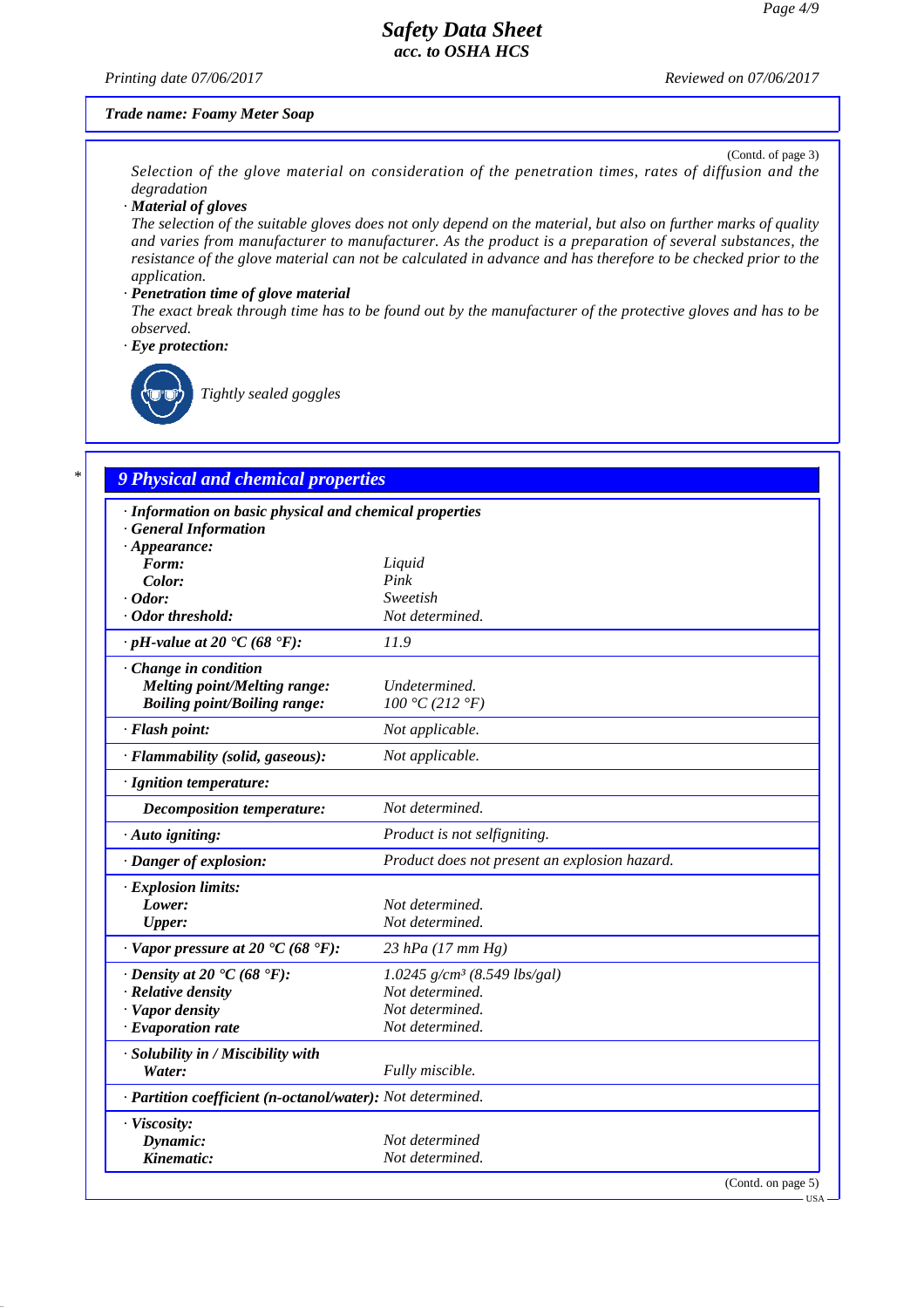*Printing date 07/06/2017 Reviewed on 07/06/2017*

*Trade name: Foamy Meter Soap*

|                           |                                            | (Contd. of page 4) |
|---------------------------|--------------------------------------------|--------------------|
| · Solvent content:        |                                            |                    |
| Organic solvents:         | $0.6\%$                                    |                    |
| Water:                    | 87.8%                                      |                    |
| <b>VOC</b> content:       | $0.6\%$                                    |                    |
| <i>Solids content:</i>    | $9.6\%$                                    |                    |
| $\cdot$ Other information | No further relevant information available. |                    |

## *\* 10 Stability and reactivity*

- *· Reactivity No further relevant information available.*
- *· Chemical stability*
- *· Thermal decomposition / conditions to be avoided: No decomposition if used according to specifications.*
- *· Possibility of hazardous reactions No dangerous reactions known.*
- *· Conditions to avoid No further relevant information available.*
- *· Incompatible materials: No further relevant information available.*
- *· Hazardous decomposition products: No dangerous decomposition products known.*

## *\* 11 Toxicological information*

- *· Information on toxicological effects*
- *· Acute toxicity:*
- *· Primary irritant effect:*
- *· on the skin: Strong caustic effect on skin and mucous membranes.*
- *· on the eye:*
- *Strong caustic effect.*

*Strong irritant with the danger of severe eye injury.*

- *· Sensitization: No sensitizing effects known.*
- *· Additional toxicological information:*

*The product shows the following dangers according to internally approved calculation methods for preparations:*

*Corrosive*

*Irritant*

*Swallowing will lead to a strong caustic effect on mouth and throat and to the danger of perforation of esophagus and stomach.*

*· Carcinogenic categories*

*· IARC (International Agency for Research on Cancer)*

*64-17-5 ethanol 1* 

#### *· NTP (National Toxicology Program)*

*None of the ingredients is listed.*

*· OSHA-Ca (Occupational Safety & Health Administration)*

*None of the ingredients is listed.*

### *\* 12 Ecological information*

*· Toxicity*

- *· Aquatic toxicity: No further relevant information available.*
- *· Persistence and degradability No further relevant information available.*
- *· Behavior in environmental systems:*
- *· Bioaccumulative potential No further relevant information available.*
- *· Mobility in soil No further relevant information available.*

(Contd. on page 6) USA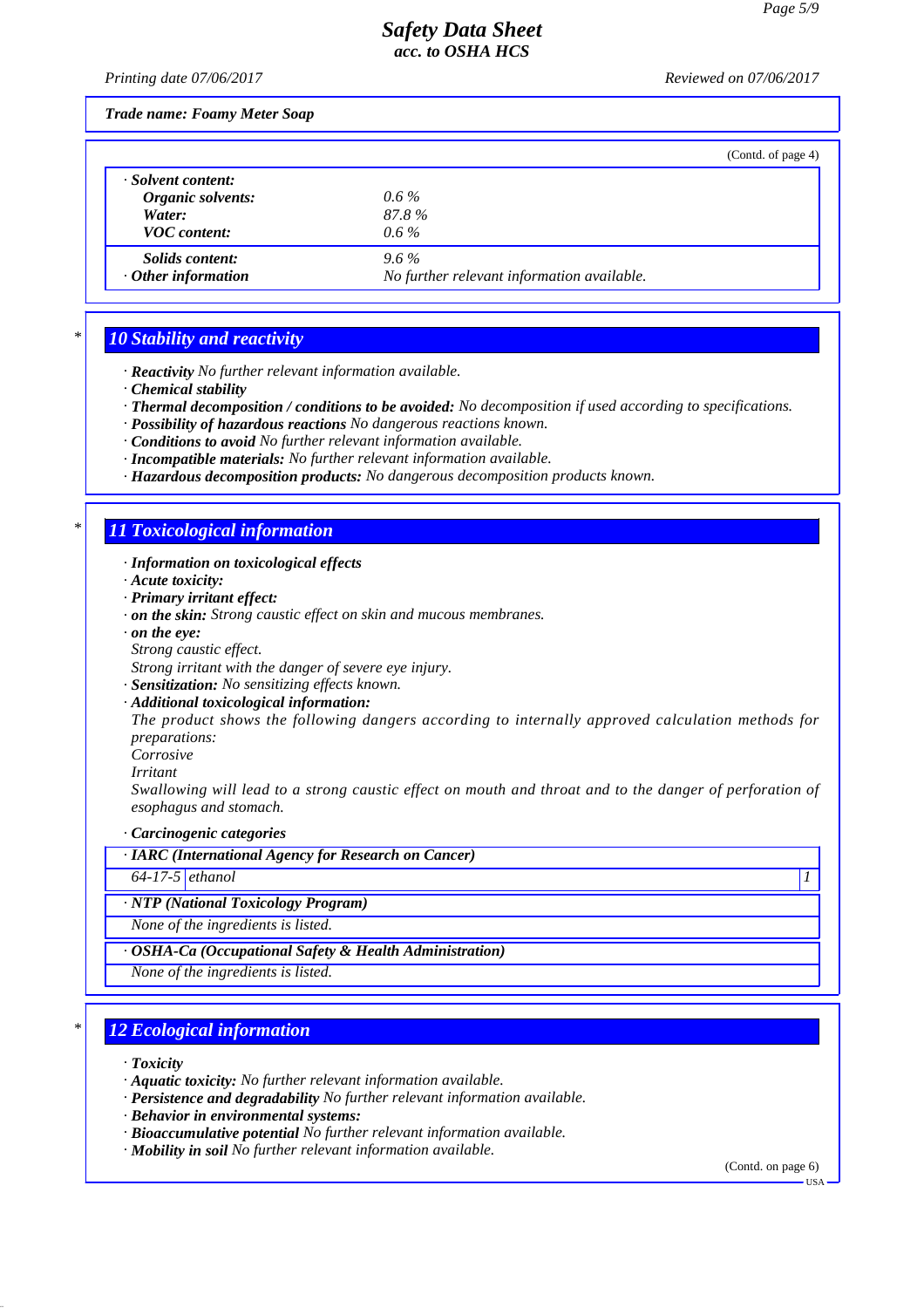*Printing date 07/06/2017 Reviewed on 07/06/2017*

(Contd. of page 5)

*Trade name: Foamy Meter Soap*

- *· Additional ecological information:*
- *· General notes:*

*Water hazard class 2 (Self-assessment): hazardous for water*

*Do not allow product to reach ground water, water course or sewage system.*

*Must not reach bodies of water or drainage ditch undiluted or unneutralized.*

*Danger to drinking water if even small quantities leak into the ground.*

*Rinse off of bigger amounts into drains or the aquatic environment may lead to increased pH-values. A high pH-value harms aquatic organisms. In the dilution of the use-level the pH-value is considerably reduced, so that after the use of the product the aqueous waste, emptied into drains, is only low water-dangerous.*

*· Results of PBT and vPvB assessment*

- *· PBT: Not applicable.*
- *· vPvB: Not applicable.*
- *· Other adverse effects No further relevant information available.*

# *\* 13 Disposal considerations*

- *· Waste treatment methods*
- *· Recommendation:*

*Must not be disposed of together with household garbage. Do not allow product to reach sewage system.*

- *· Uncleaned packagings:*
- *· Recommendation: Disposal must be made according to official regulations.*
- *· Recommended cleansing agent: Water, if necessary with cleansing agents.*

| $\cdot$ UN-Number<br>· DOT, ADR, IMDG, IATA | <i>UN3267</i>                                                                                                     |
|---------------------------------------------|-------------------------------------------------------------------------------------------------------------------|
|                                             |                                                                                                                   |
| · UN proper shipping name<br>$\cdot$ DOT    |                                                                                                                   |
|                                             | Corrosive liquid, basic, organic, n.o.s. (Benzenesulfonic acid,<br>C10-16-alkyl derivs., Disodium trioxosilicate) |
| $\cdot$ ADR                                 | 3267 Corrosive liquid, basic, organic, n.o.s. (Benzenesulfonic                                                    |
|                                             | acid, C10-16-alkyl derivs., Disodium trioxosilicate)                                                              |
| · IMDG, IATA                                | CORROSIVE LIQUID, BASIC, ORGANIC, N.O.S.                                                                          |
|                                             | (Benzenesulfonic acid, C10-16-alkyl derivs., DISODIUM                                                             |
|                                             | TRIOXOSILICATE)                                                                                                   |
| · Transport hazard class(es)                |                                                                                                                   |
| $\cdot$ DOT                                 |                                                                                                                   |
|                                             |                                                                                                                   |
| · Class                                     | 8 Corrosive substances                                                                                            |
| $\cdot$ <i>Label</i>                        | 8                                                                                                                 |
| · ADR, IMDG, IATA                           |                                                                                                                   |
|                                             |                                                                                                                   |
|                                             |                                                                                                                   |
|                                             |                                                                                                                   |
|                                             |                                                                                                                   |
|                                             | 8 Corrosive substances                                                                                            |
| · Class                                     |                                                                                                                   |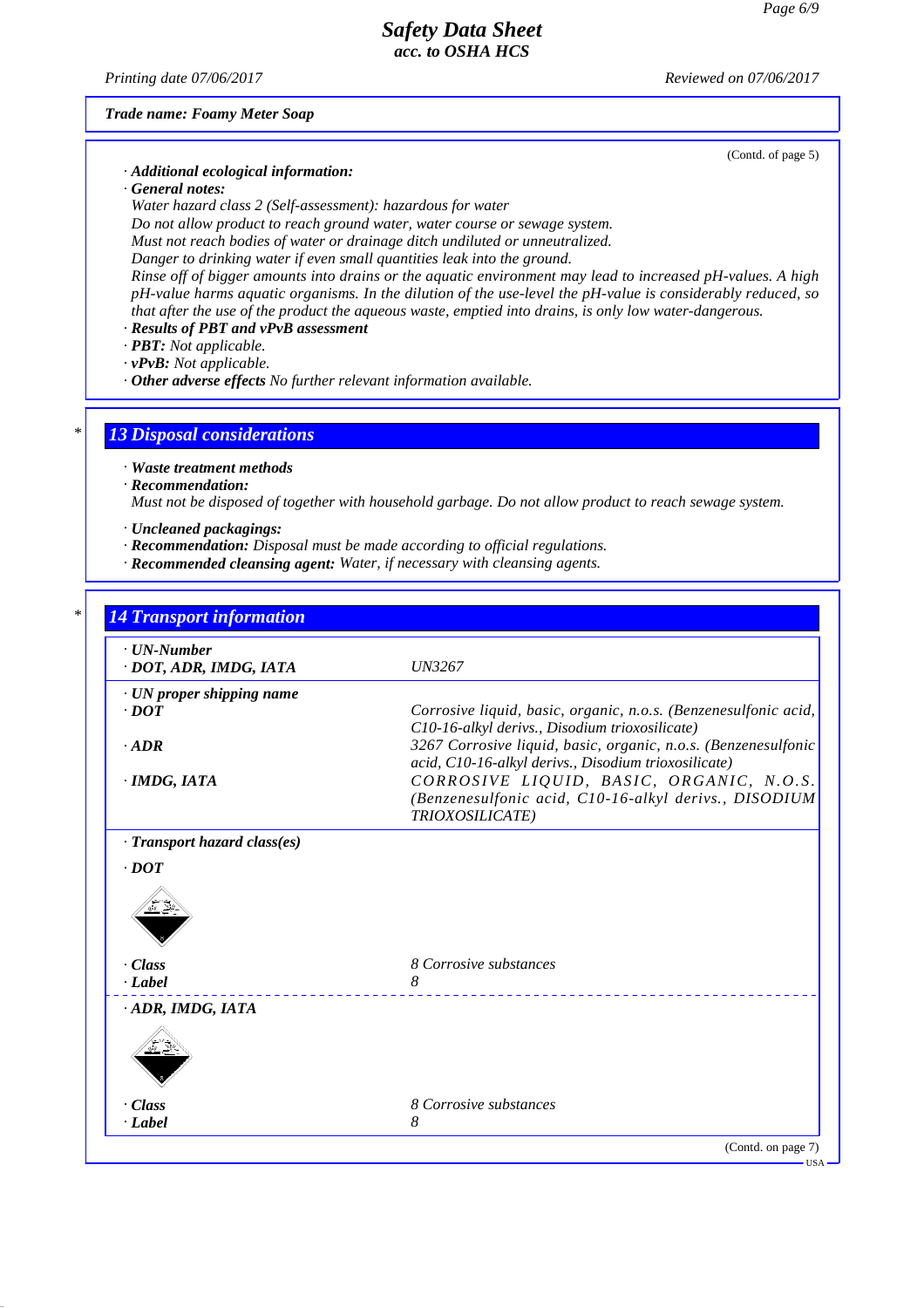*Printing date 07/06/2017 Reviewed on 07/06/2017*

*Trade name: Foamy Meter Soap*

|                                              | (Contd. of page 6)                                                               |
|----------------------------------------------|----------------------------------------------------------------------------------|
| · Packing group                              |                                                                                  |
| · DOT, ADR, IMDG, IATA                       | III                                                                              |
| · Environmental hazards:                     |                                                                                  |
| · Marine pollutant:                          | No                                                                               |
| · Special precautions for user               | Warning: Corrosive substances                                                    |
| · Danger code (Kemler):                      | 80                                                                               |
| · EMS Number:                                | $F-A.S-B$                                                                        |
| · Segregation groups                         | Alkalis                                                                          |
| · Stowage Category                           | $\overline{A}$                                                                   |
| · Stowage Code                               | SW2 Clear of living quarters.                                                    |
| · Segregation Code                           | SG35 Stow "separated from" acids.                                                |
| · Transport in bulk according to Annex II of |                                                                                  |
| <b>MARPOL73/78 and the IBC Code</b>          | Not applicable.                                                                  |
| $\cdot$ Transport/Additional information:    |                                                                                  |
| $\cdot$ DOT                                  |                                                                                  |
| $\cdot$ Quantity limitations                 | On passenger aircraft/rail: 5 L                                                  |
|                                              | On cargo aircraft only: 60 L                                                     |
| $.$ ADR                                      |                                                                                  |
| $\cdot$ Excepted quantities (EQ)             | Code: El                                                                         |
|                                              | Maximum net quantity per inner packaging: 30 ml                                  |
|                                              | Maximum net quantity per outer packaging: 1000 ml                                |
| $\cdot$ IMDG                                 |                                                                                  |
| $\cdot$ Limited quantities (LQ)              | 5L                                                                               |
| $\cdot$ Excepted quantities (EQ)             | Code: El                                                                         |
|                                              | Maximum net quantity per inner packaging: 30 ml                                  |
|                                              | Maximum net quantity per outer packaging: 1000 ml                                |
| · UN "Model Regulation":                     | UN 3267 CORROSIVE LIQUID, BASIC, ORGANIC, N.O.S.                                 |
|                                              | (BENZENESULFONIC ACID, C10-16-ALKYL DERIVS.,<br>DISODIUM TRIOXOSILICATE), 8, III |

# *\* 15 Regulatory information*

*· Safety, health and environmental regulations/legislation specific for the substance or mixture · Sara*

*· Section 355 (extremely hazardous substances):*

*None of the ingredients is listed.*

*· Section 313 (Specific toxic chemical listings):*

*None of the ingredients is listed.*

*· TSCA (Toxic Substances Control Act) All ingredients are listed*

*· Proposition 65*

*· Chemicals known to cause cancer:*

*None of the ingredients is listed.*

*· Chemicals known to cause reproductive toxicity for females:*

*None of the ingredients is listed.*

*· Chemicals known to cause reproductive toxicity for males:*

*None of the ingredients is listed.*

*· Chemicals known to cause developmental toxicity:*

*64-17-5 ethanol*

(Contd. on page 8)

USA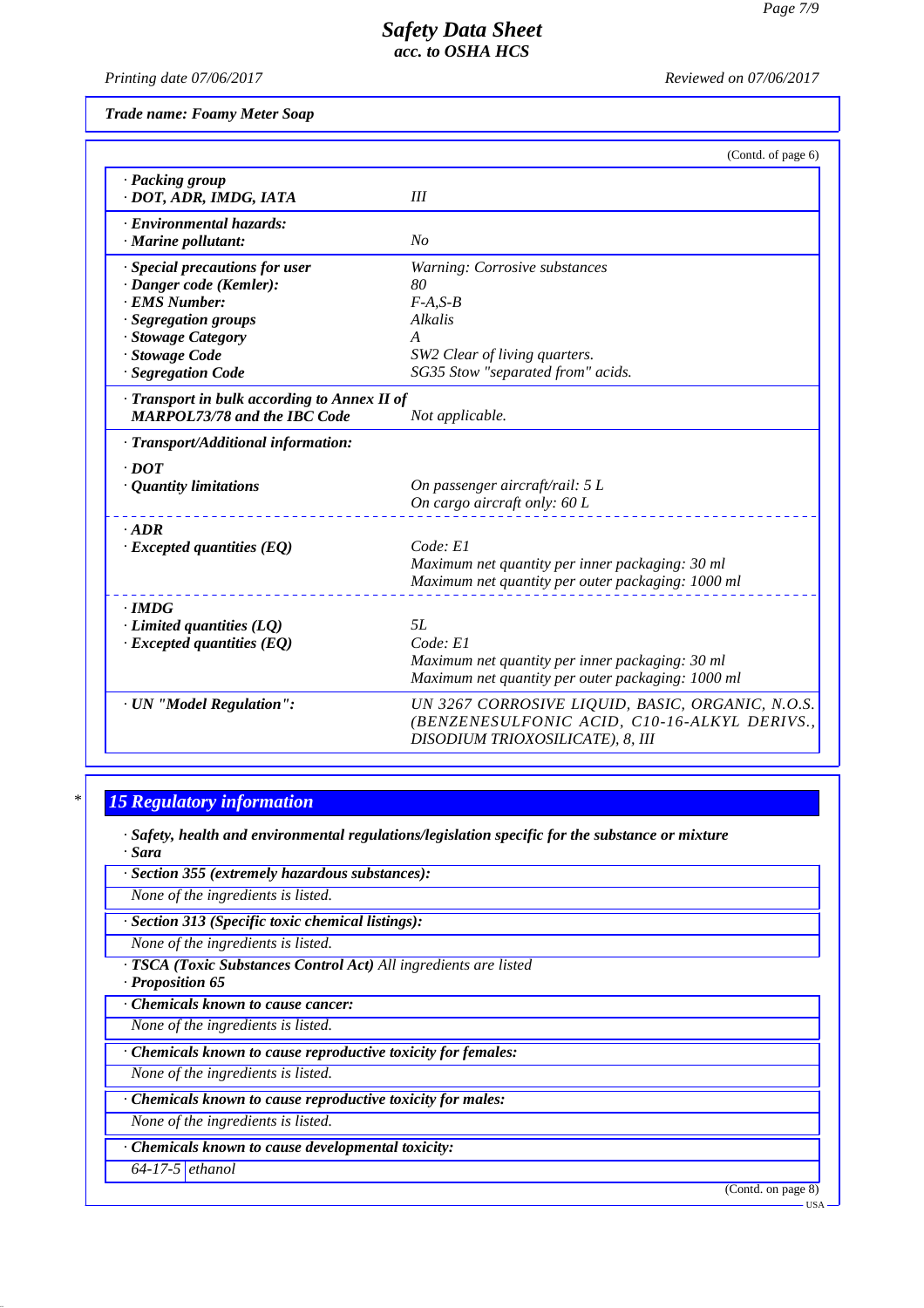*Printing date 07/06/2017 Reviewed on 07/06/2017*

(Contd. of page 7)

*Trade name: Foamy Meter Soap*

*· Carcinogenic categories*

*· EPA (Environmental Protection Agency)*

*None of the ingredients is listed.*

*· TLV (Threshold Limit Value established by ACGIH)*

*64-17-5 ethanol A3*

*· NIOSH-Ca (National Institute for Occupational Safety and Health)*

*None of the ingredients is listed.*

*· GHS label elements*

*The product is classified and labeled according to the Globally Harmonized System (GHS). · Hazard pictograms*



*· Signal word Danger*

*· Hazard-determining components of labeling: Benzenesulfonic acid, C10-16-alkyl derivs. Sodium silicate tetrasodium ethylenediaminetetraacetate*

*· Hazard statements*

*Causes severe skin burns and eye damage.*

*· Precautionary statements*

*Do not breathe dusts or mists.*

*Wash thoroughly after handling.*

*Wear protective gloves/protective clothing/eye protection/face protection.*

*If swallowed: Rinse mouth. Do NOT induce vomiting.*

*If on skin (or hair): Take off immediately all contaminated clothing. Rinse skin with water/shower.*

*IF INHALED: Remove person to fresh air and keep comfortable for breathing.*

*If in eyes: Rinse cautiously with water for several minutes. Remove contact lenses, if present and easy to do. Continue rinsing.*

*Immediately call a POISON CENTER/doctor.*

*Specific treatment (see on this label).*

*Wash contaminated clothing before reuse.*

*Store locked up.*

*Dispose of contents/container in accordance with local/regional/national/international regulations.*

*· Chemical safety assessment: A Chemical Safety Assessment has not been carried out.*

# *16 Other information*

*This information is based on our present knowledge. However, this shall not constitute a guarantee for any specific product features and shall not establish a legally valid contractual relationship.*

### *· Date of preparation / last revision 07/06/2017 / 8*

*· Abbreviations and acronyms: RID: Règlement international concernant le transport des marchandises dangereuses par chemin de fer (Regulations Concerning the International Transport of Dangerous Goods by Rail) ICAO: International Civil Aviation Organisation ADR: Accord européen sur le transport des marchandises dangereuses par Route (European Agreement concerning the International Carriage of Dangerous Goods by Road) IMDG: International Maritime Code for Dangerous Goods DOT: US Department of Transportation IATA: International Air Transport Association ACGIH: American Conference of Governmental Industrial Hygienists EINECS: European Inventory of Existing Commercial Chemical Substances ELINCS: European List of Notified Chemical Substances CAS: Chemical Abstracts Service (division of the American Chemical Society) VOC: Volatile Organic Compounds (USA, EU)*

(Contd. on page 9)

USA